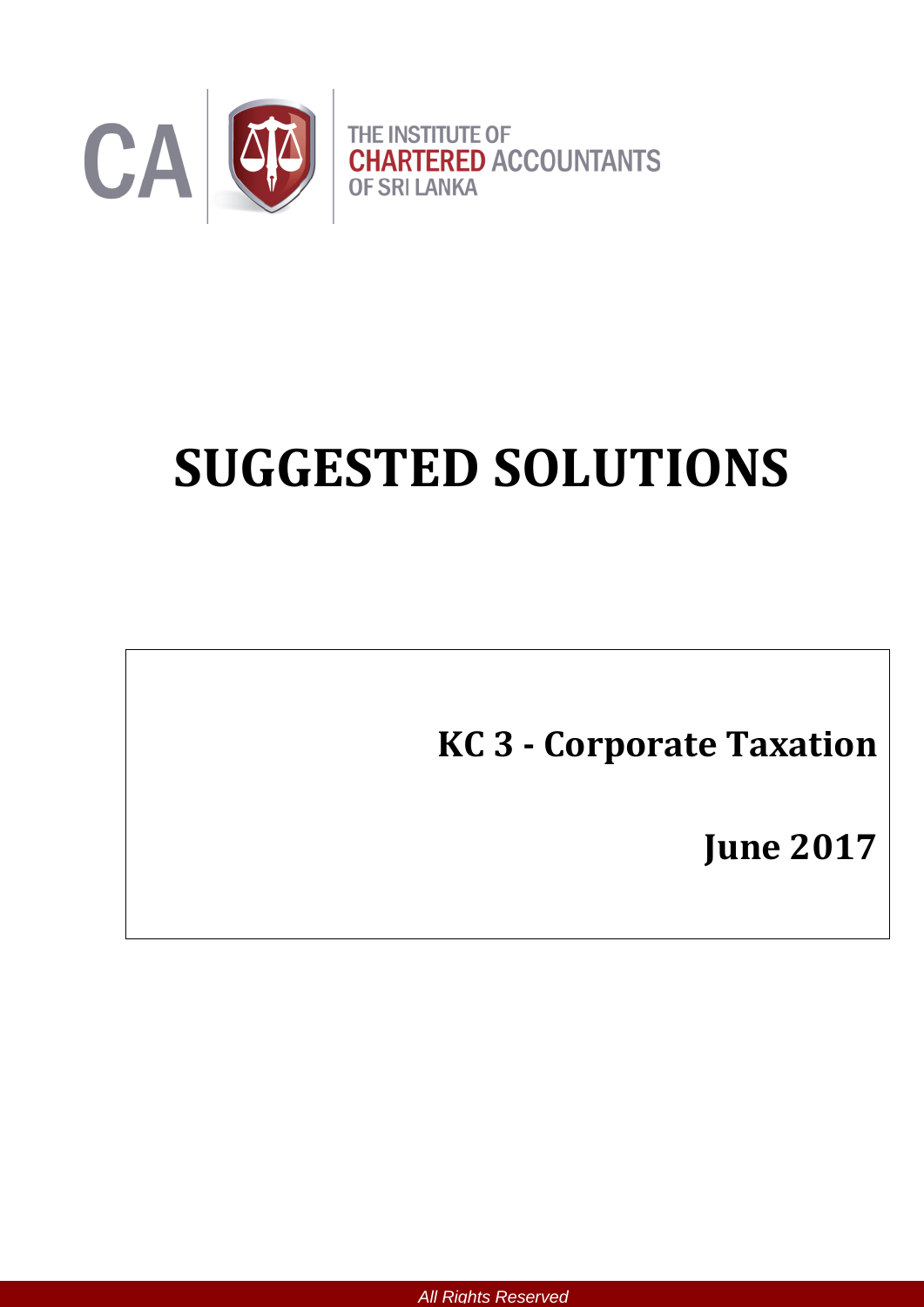# **SECTION 1**

#### **Answer 01**

#### **Relevant Learning Outcome/s:**

- 2.1 Assessing income tax liability of a non-resident person
- 3.1 Statutory provisions
- 5.2 Transfer pricing

# (a)

- (i) In terms of Section 2 of the IRA, income tax is imposed in Sri Lanka at the rates specified in the IRA in respect of the profits and income,
	- wherever arising in the case of a person **resident in Sri Lanka**, and
	- arising in or derived from Sri Lanka in the case of a person **who is not a resident in Sri Lanka**

"Profits and income arising in or derived from Sri Lanka" includes all profits and income derived from services rendered in Sri Lanka or from property in Sri Lanka, or from business transactions in Sri Lanka, whether directly or through an agent.

According to Section 79, a company having its registered or principal office in Sri Lanka, or where the control and management of its business is exercised in Sri Lanka, shall be deemed to be a resident of Sri Lanka.

Accordingly, as KYC is a company incorporated in India and its operations are managed from India, it will be considered a non-resident for income tax purposes in Sri Lanka. Accordingly, KYC will be liable to income tax in Sri Lanka on any profits and income "arising in or derived from Sri Lanka".

Sri Lanka has entered into a double tax treaty with India ("DTA"). Article 7 of this DTA provides that, the profits of an enterprise of one contracting state will only be taxable in the other contracting state, where such enterprise carries on business in that other state through a permanent establishment ("PE") in that other state. If the enterprise creates a PE in such other state, then the profits of the enterprise attributable to such PE will be taxed in that other state.

Per Article 5(3)(b) of the DTA, "The furnishing of services, including consultancy services, by an enterprise through employees or other personnel engaged by the enterprise for such purpose, constitutes a permanent establishment, but only where activities of that nature continue (for the same or connected project) within the contracting state for a period or periods aggregating more than 90 days within any 12 month period."

Based on the information provided, employees of KYC have been in Sri Lanka from June 2016 to August 2016, and then 4 to 5 days each month from September 2016 to March 2017. As such it can be reasonably assumed that employees of KYC have been in Sri Lanka for a period or periods aggregating more than 90 days within any 12-month period. As such KYC will be considered to have a permanent establishment ("PE") in Sri Lanka and will be liable to pay income tax in Sri Lanka.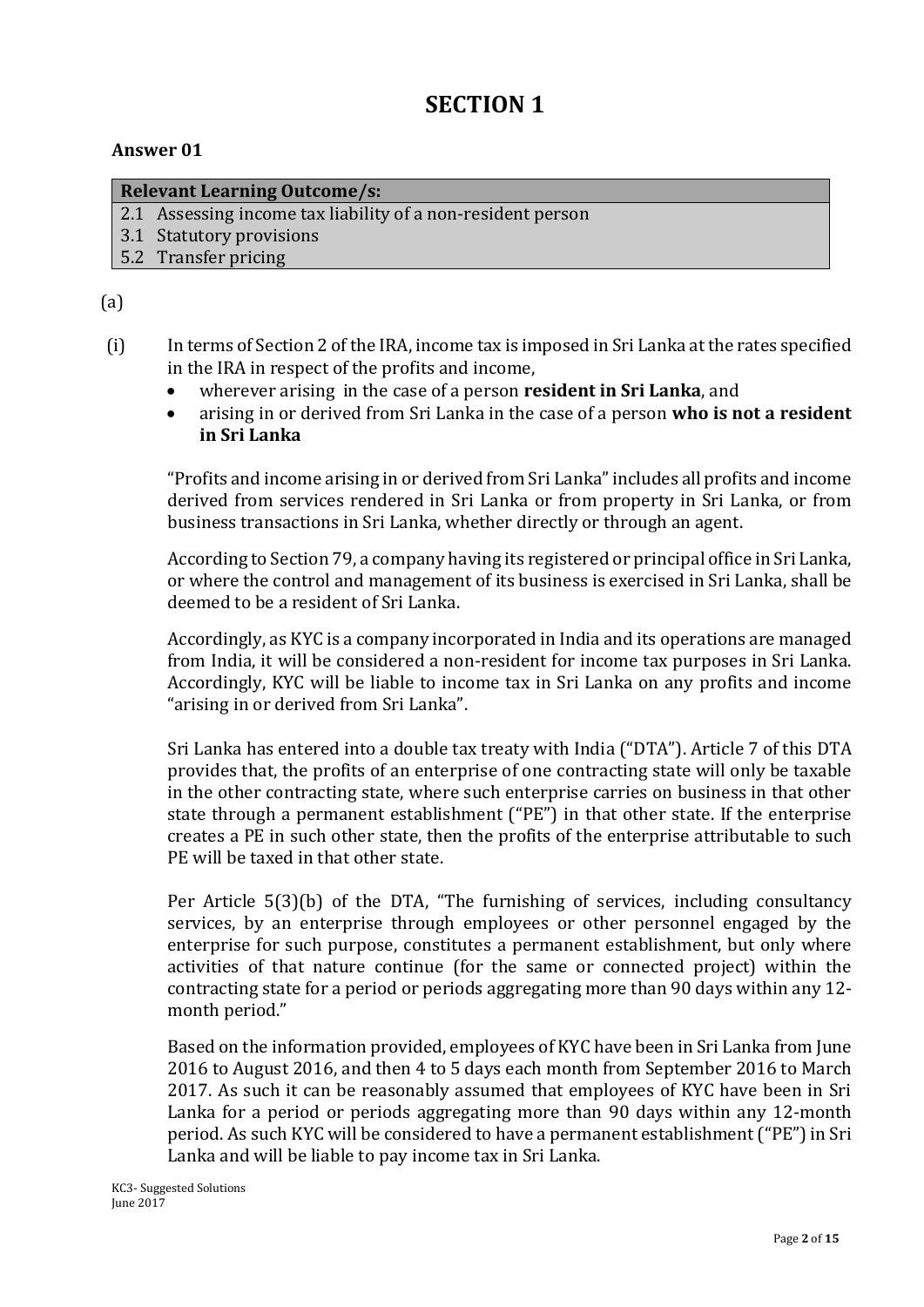(ii) When there is a double tax agreement between two countries, any resident that has paid tax in the other contracting state can claim credit for the taxes paid, against the tax liability on such income in the country of residence. Per Article 23 of the DTA, any tax that KYC pays in Sri Lanka can be claimed as a credit against the tax liability of KYC in India, on the profits attributable to the PE in Sri Lanka. However, the credit will be limited to the amount of tax payable in India on the same income on which tax is payable in Sri Lanka.

# **(7 marks)**

#### (b) **KYC (Pvt) Ltd – India Income tax liability for the year of assessment 2016/17**

|                                                                                                                              | <b>USD</b>    | <b>LKR</b> ('000) |  |
|------------------------------------------------------------------------------------------------------------------------------|---------------|-------------------|--|
|                                                                                                                              | (000)         |                   |  |
| Set-up fee                                                                                                                   | 2,000         | 300,000           |  |
| Merchant tie-up fee                                                                                                          |               |                   |  |
| Up to 100 merchants                                                                                                          | 100           | 15,000            |  |
| Balance 7 merchants (USD 1,500 x 7)                                                                                          | 10.5          | 1,575             |  |
| Annual fee 2016/17                                                                                                           | 750           | 112,500           |  |
| If candidates have taken the annual fees for 5 months<br>as $750 * 5/12 = 312.5$ , they can obtain marks for that<br>answer. |               |                   |  |
| <b>Total income</b>                                                                                                          |               | 429,075           |  |
| Less: expenses                                                                                                               |               |                   |  |
| According to Section 27, any expenditure in the nature of head-office                                                        |               |                   |  |
| expenditure can be deducted from the profits of the non-resident company,                                                    |               |                   |  |
| for a sum equal to the lesser of:                                                                                            |               |                   |  |
| (a) the amount of such expenditure, or                                                                                       |               |                   |  |
| (b) the amount equal to ten percent of such profits or income (profit                                                        |               |                   |  |
| adjusted for tax purposes before charging head-office expenses)                                                              |               |                   |  |
|                                                                                                                              | In LKR ('000) |                   |  |
| Staff salaries (based on time spent)                                                                                         | 35,750        |                   |  |
| Staff travelling costs to Sri Lanka (air fare)                                                                               | 5,400         |                   |  |
| Accommodation and living expenses in Sri                                                                                     | 9,800         |                   |  |
| Lanka                                                                                                                        |               |                   |  |
| Apportioned administrative costs of the<br>KYC office in India                                                               | 12,000        |                   |  |
| Rent on premises in India where the                                                                                          | 3,900         |                   |  |
| servers are maintained (apportioned                                                                                          |               |                   |  |
| based on floor area)                                                                                                         |               |                   |  |
| Total head-office expenses (A)                                                                                               | 66,850        |                   |  |
| 10% of the profits (10% x 429,075) (B)                                                                                       | 42,907.5      |                   |  |
| <b>Amount allowed under Section 27</b>                                                                                       |               | (42, 907.5)       |  |
| (lower of A or B)                                                                                                            |               |                   |  |
| Profits and income liable to income tax                                                                                      |               | 386,167.5         |  |
| <b>Income tax liability</b>                                                                                                  |               |                   |  |
| Liable at 10% (item 31 of 5 <sup>th</sup> schedule)                                                                          |               | 38,616.7          |  |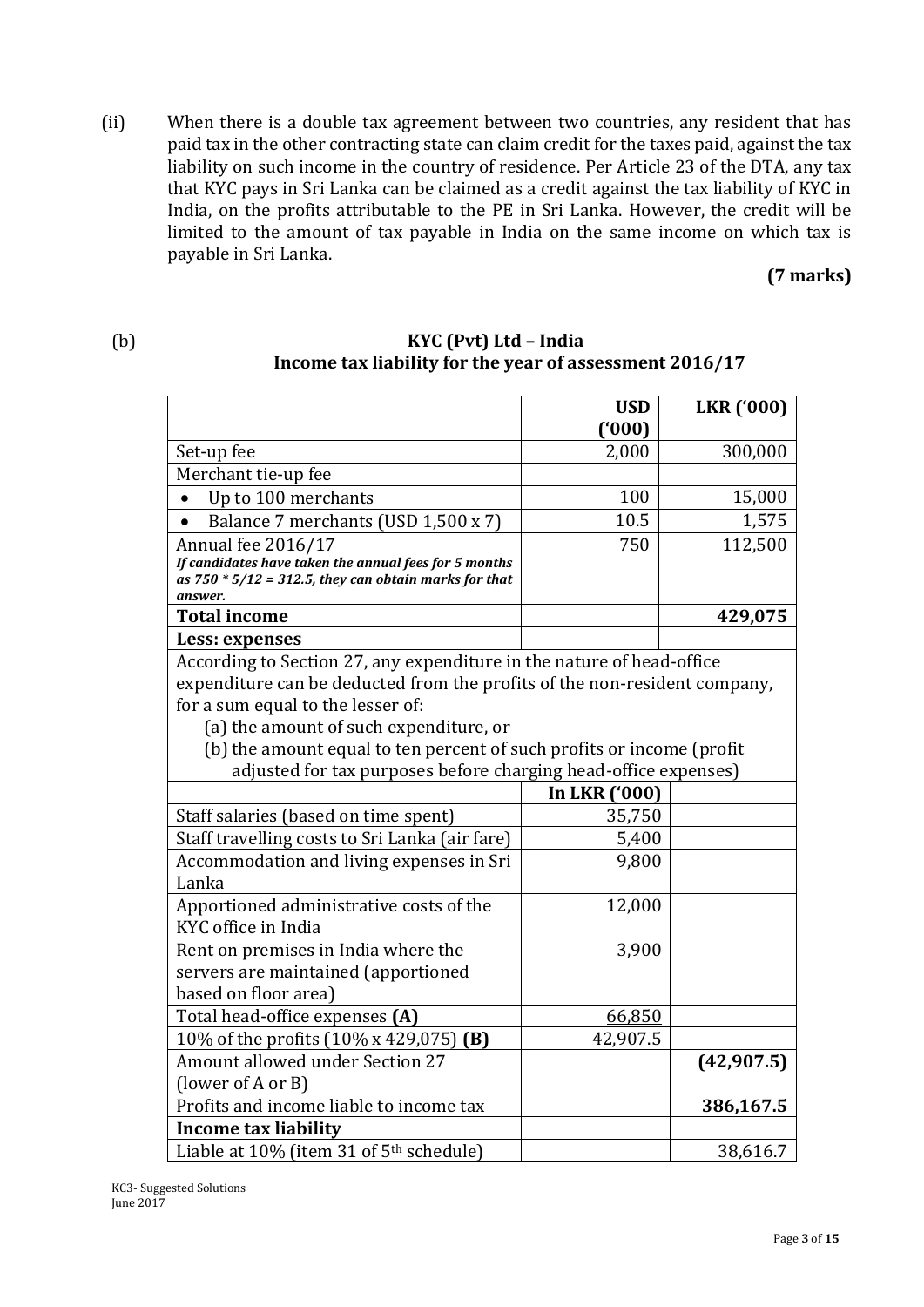| <b>Remittance tax</b>                |           |
|--------------------------------------|-----------|
| Profits remitted abroad (386,167.5 – | 347,550.8 |
| 38,616.7)                            |           |
| Remittance tax at 10%                | 34,755    |
| Total income tax liability           | 73,371.7  |

# **(6 marks)**

- (c) Per Section 94 of the IRA "where royalties or fees for technical services are:
	- (i) borne directly or indirectly by a person resident in Sri Lanka; or
	- (ii) deductible under Section 25,

such royalties or fees for technical services shall be deemed to be profits and income arising in or derived from Sri Lanka."

Any non-resident person is required to pay income tax on such deemed profits and income arising in or derived from Sri Lanka, and any person in Sri Lanka making such payments to such non-resident person is required to withhold tax as specified in Section 95.

NBSL is a company resident in Sri Lanka. However, Section 94 defines "fees for technical services" as follows:

"For the purpose of this section the term "fees for technical services" means payments of any kind, received as consideration for managerial or technical or consultancy services including the provision of services of technical or other personnel other than employment or professional services performed through a fixed base".

Accordingly, the definition excludes any "professional services performed through a fixed base". As explained in part (a) above, KYC has created a PE in Sri Lanka and it can be considered that the services are performed through a fixed base. As such there is no withholding tax obligation on NBSL when making payments to KYC.

# **(3 marks)**

(d) (i) Section 104A of the Inland Revenue Act provides, that any transaction (other than an international transaction), which takes place between two associated undertakings, must be carried out at an arm's length price (ALP).

> The transfer pricing regulations (in Regulation 7) provide that two undertakings will deemed to be "associated undertakings" when "one enterprise holds, directly or indirectly, shares carrying not less than fifty percent of the voting power in the other undertaking".

> As NB Leisure is a fully owned subsidiary of NBSL, both these entities are deemed to be associated undertakings. As such, all transactions between the two entities must be carried out at an arm's length price (ALP).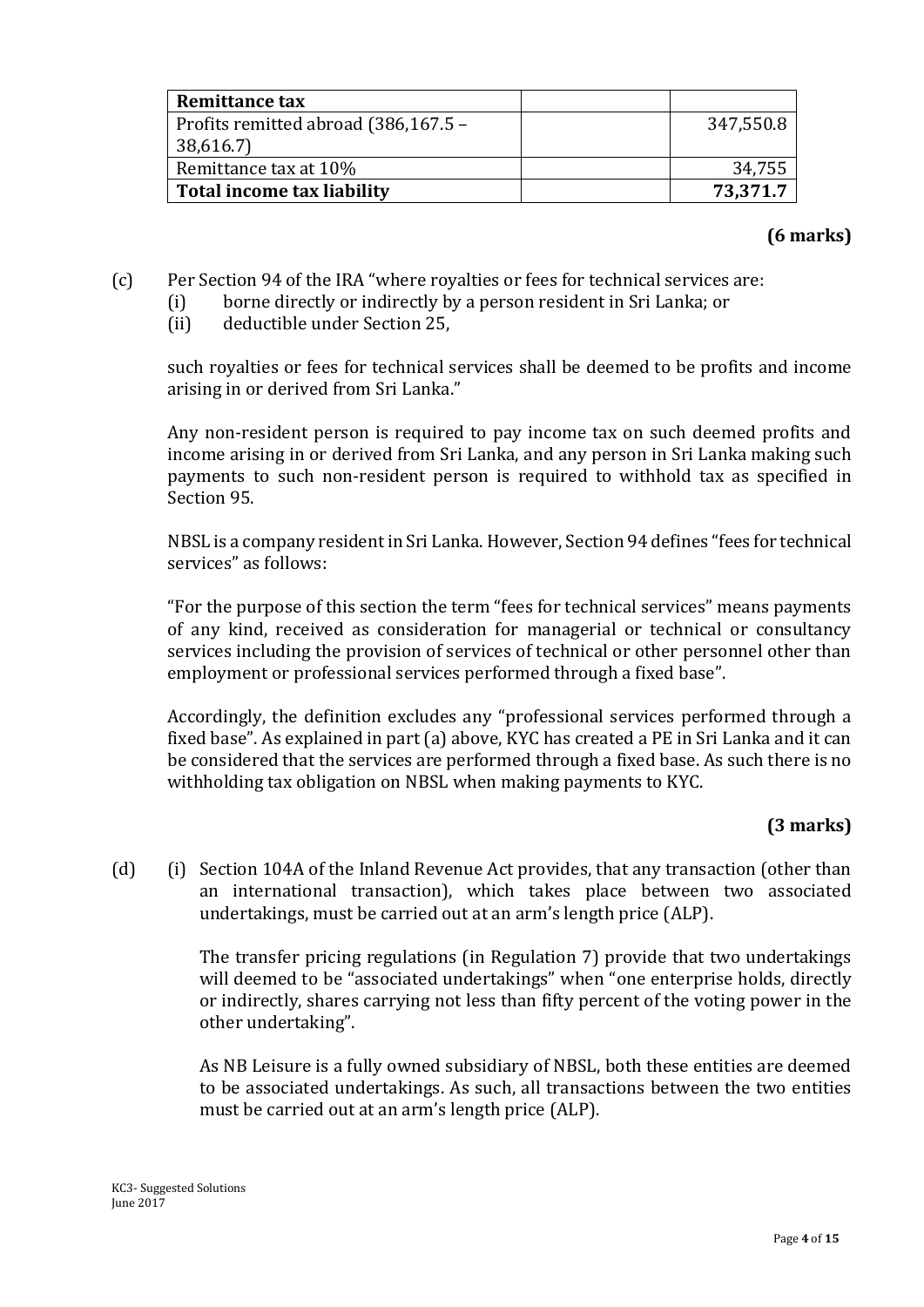(ii) The transfer pricing regulations provide five methods to determine whether a given transaction is carried out at an ALP. Of these five methods, the comparable uncontrolled price (CUP) method can be used to compare the price charged for the given transaction from the associated undertaking with a comparable uncontrolled transaction, or a number of such transactions.

Accordingly, if the cost-sharing basis of the benefit provided by NB Leisure is similar to the cost-sharing basis of the benefit provided by a third party merchant, then the transaction between NBSL and NB Leisure can be considered to be at an ALP.

However, if the cost-sharing basis of the benefit provided by NB Leisure is different to that provided by the third party merchant, then reasons for such difference must be justified when preparing the transfer pricing documents. If not the DIR would take the view that the transaction is not carried out at an ALP.

#### **(6 marks)**

(e) Section 83 of the Inland Revenue Act (duly amended) provides,

"Where the Commissioner-General is of the opinion that the correct amount of the profits of a non-resident person arising in or derived from Sri Lanka from any trade or business cannot be readily ascertained, for the reason that such person is unable to furnish the fuller or further returns or fuller or further information referred to in subsection (12) of Section 106, or the documents or the other documents referred to in Subsection (13) of Section 106, relating to such trade or business, the Commissioner-General shall, where such non-resident person makes a declaration of such inability, ascertain such profits as a percentage of the sum receivable by such person from such trade or business, provided that such percentage shall in no circumstances be less than six.″

Accordingly, KYC could obtain prior written approval from the CGIR after negotiating the deemed profit percentage and pay its taxes based on such percentage

**(3 marks)**

**(Total: 25 marks)**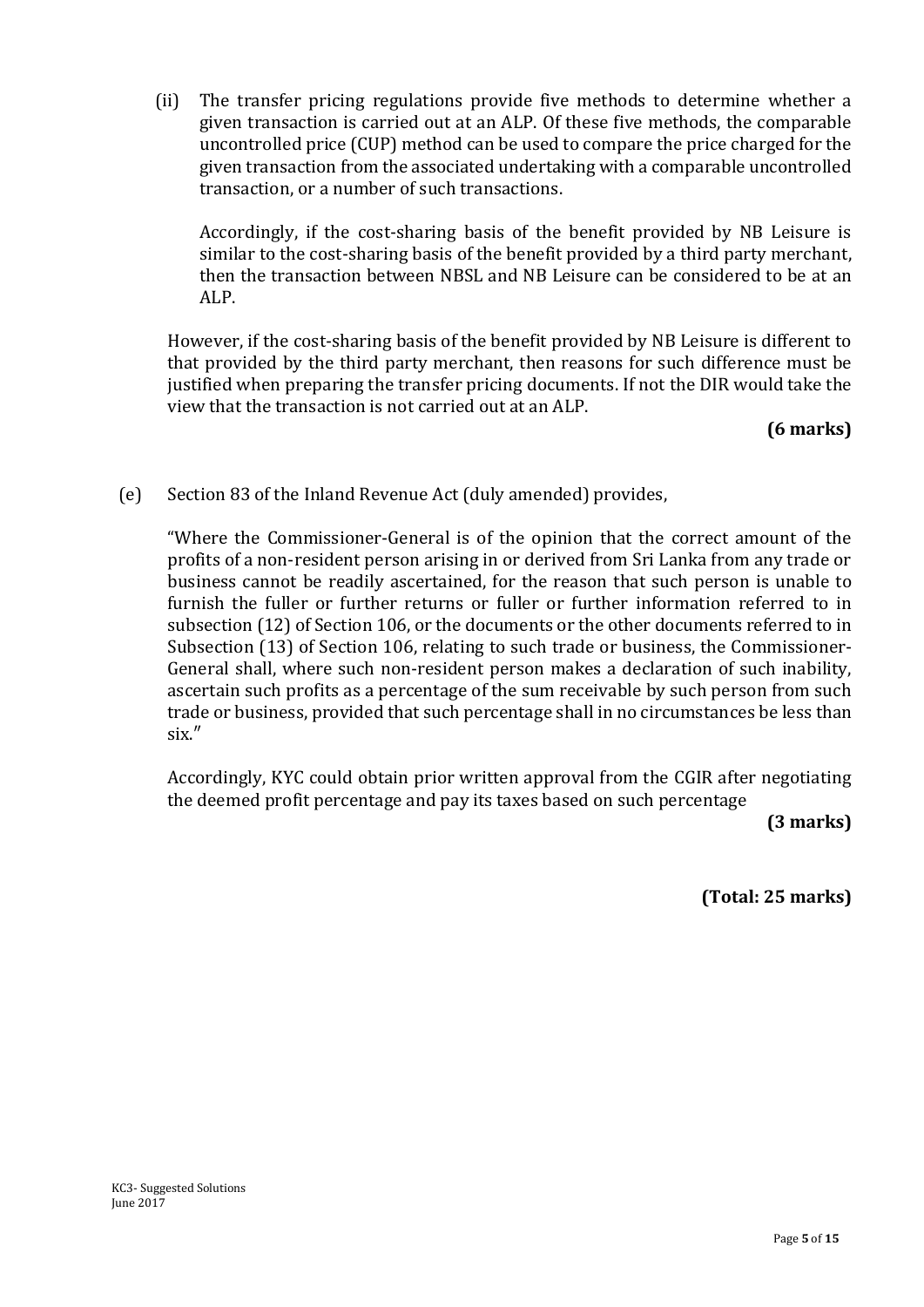# **Answer 02**

# **Relevant Learning Outcome/s:**

- 3.1 Statutory provisions
- 4.2 VAT on Financial Services
- 6.1 New tax legislations

# (a)

|                                                    |          |            | Rs.             | Rs.             |
|----------------------------------------------------|----------|------------|-----------------|-----------------|
| Net profit before income tax                       |          |            |                 | 3,317,562,000   |
| Add:                                               |          |            |                 |                 |
| VAT on supply of financial services charged to the |          |            |                 |                 |
| income statement                                   |          |            |                 | 848,683,000     |
| NBT on supply of financial services charged to the |          |            |                 |                 |
| income statement                                   |          |            |                 | 113,157,000     |
| Depreciation charged to the income statement       |          |            |                 | 407,750,000     |
| Emoluments payable and charged to the income       |          |            |                 |                 |
| statement                                          |          |            | W1              | 3,107,481,000   |
| Less:                                              |          |            |                 |                 |
| Economic depreciation                              |          |            |                 | (366, 250, 000) |
| Total value addition prior to tax                  |          |            |                 | 7,428,383,000   |
|                                                    |          |            |                 |                 |
| Less: VAT payable as per Chapter IIIA              |          |            |                 |                 |
| $01.01.2016 - 01.05.2016$                          | 122/366  | @ 11%      | (238,000,525)   |                 |
| $02.05.2016 - 11.07.2016$                          | 71/366   | @ 15%      | (188, 875, 230) |                 |
| 12.07.2016 - 31.10.2016                            | 112/366  | @ 11%      | (218, 492, 285) |                 |
| $01.11.2016 - 31.12.2016$                          | 61/366   | @ 15%      | (162, 273, 085) |                 |
|                                                    |          | 12.4426229 |                 |                 |
|                                                    | @        | 5%         |                 | (807, 641, 125) |
| Less: NBT payable                                  | $\omega$ | 2%         |                 | (129, 818, 468) |
|                                                    |          | 14.4426229 |                 |                 |
|                                                    |          | 5%         |                 |                 |
| <b>Total value addition</b>                        |          |            |                 | 6,490,923,407   |
| VAT on financial services is payable at            |          |            |                 |                 |
| $01.01.2016 - 01.05.2016$                          | 122/366  | @ 11%      | 238,000,525     |                 |
| $02.05.2016 - 11.07.2016$                          | 71/366   | @ 15%      | 188,875,230     |                 |
| 12.07.2016 - 31.10.2016                            | 112/366  | @ 11%      | 218,492,285     |                 |
| $01.11.2016 - 31.12.2016$                          | 61/366   | @ 15%      | 162,273,085     |                 |
|                                                    |          |            | 807,641,125     |                 |
| NBT is payable at 2%                               |          |            | 129,818,468     |                 |

# **(10 marks)**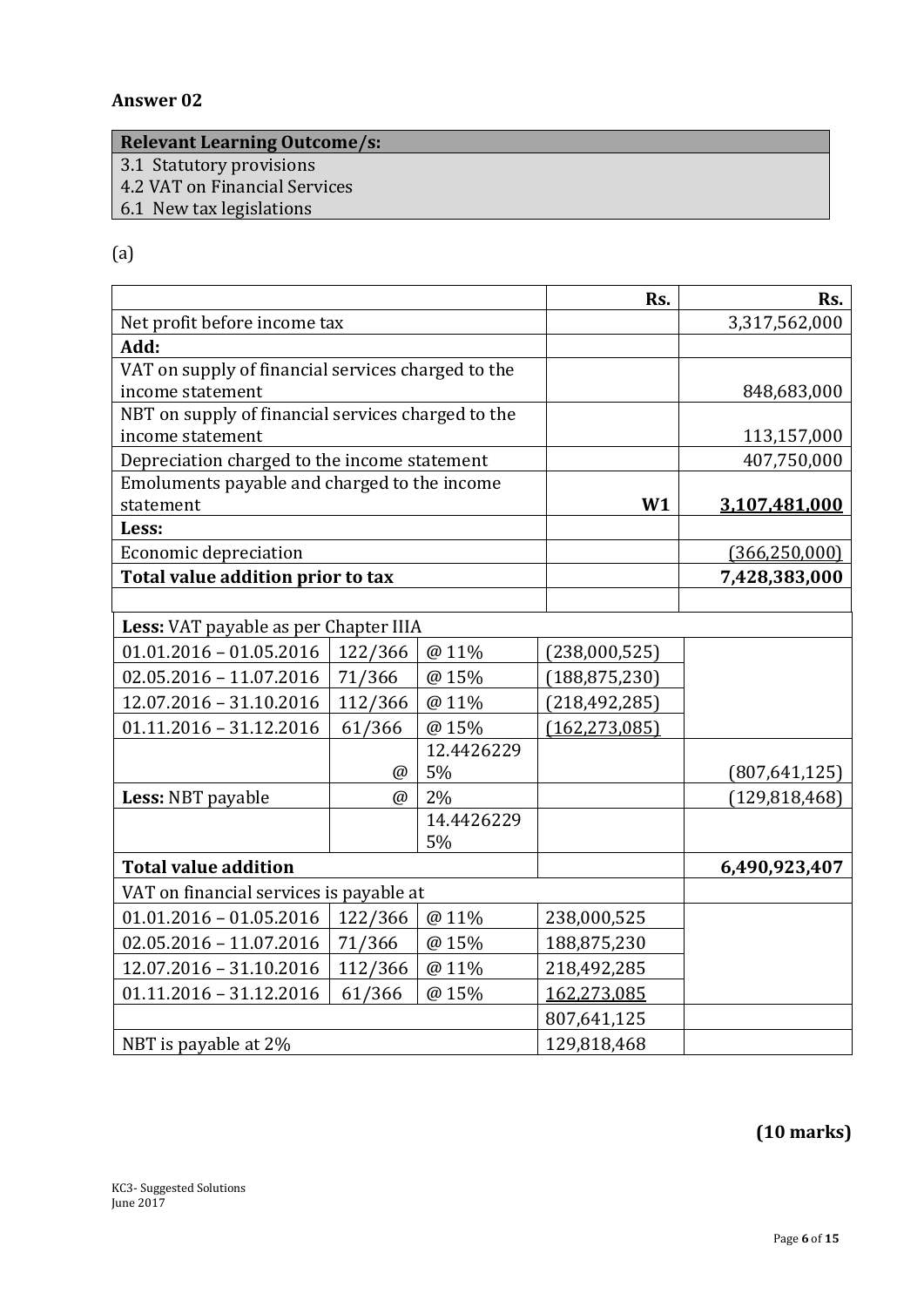#### **Workings**

| W1             | <b>Personnel expenses</b>                       | Rs.              |
|----------------|-------------------------------------------------|------------------|
|                | <b>Salaries</b>                                 | 1,563,400,000    |
|                | <b>Bonuses</b>                                  | 224,653,000      |
|                | Employer's contribution to EPF                  | 187,608,000      |
|                | Employer's contribution to ETF                  | 46,902,000       |
|                | Employer's contribution to pension fund         | 93,804,000       |
|                | Contribution to savings fund                    | 22,000,000       |
|                | Other allowances and staff related expenses     | 958,394,000      |
|                | Gratuity provision                              | 10,720,000       |
|                |                                                 | 3,107,481,000    |
|                |                                                 |                  |
| W <sub>2</sub> | Total value addition prior to tax = 114.4426%   | 7,428,383,000    |
|                | VAT and NBT (12.4426% + 2% = 14.4426%)          | 114.442623       |
|                | Total value addition subject to financial VAT = |                  |
|                | 100%                                            | 6,490,923,406.44 |

(b)

- On or after 01.01.2017 there is only one taxable period of one year and the return of VAT on financial services is to be filed on a yearly basis within six months from the end of the taxable period of one year. Before 01.01.2017, the taxable period was for six months and two returns were required to be filed before the end of the following month of the respective taxable period.
- However the VAT on financial services has to be paid on a monthly basis on estimated amounts as before
- These monthly estimated amounts have to be adjusted to reflect actual amounts on a half yearly basis, before the 20<sup>th</sup> day of the succeeding month of each six months. Before 01.01.2017, this adjustment had to be made annually
- As per the new Subsection 2A (a) introduced by the amendment act No. 20 of 2016, every registered person who furnishes a return that is not in such form or fails to furnish an interim estimate every six months or fails to furnish the contents of such return or the interim estimate as specified by the CGIR, shall be deemed not to have furnished a return.
- As per Subsection 2A (b), the ACIR is required to be informed in writing within 30 days from the due date of the submission of the return or interim estimate, if such particulars in such form and relevant schedules are not furnished.
- Where any registered person receives any notice under paragraph (b), such person has to within 30 days of receipt of such notice, furnish to the CGIR all such particulars in such form and relevant schedules required to make the return submitted a proper return. If not, the time bar provision will not be applicable

**(7 marks)**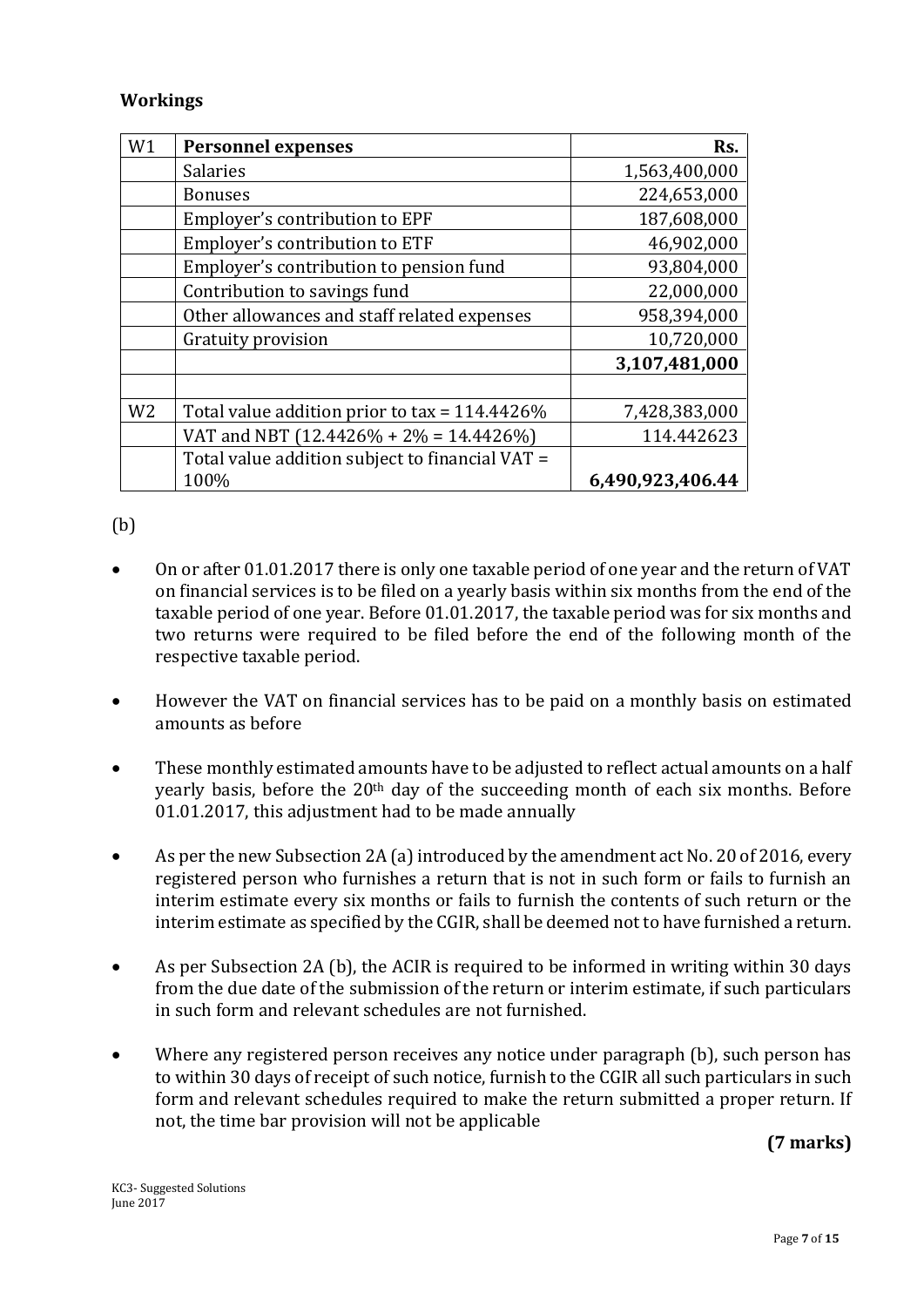- (c)
- (i) Per Regulation 18 published in the Gazette Notification No. 1857/8 of 9 April 2014, interest income relating to financial instruments "Held to Maturity Investments" and "Loans and Receivables" is to be calculated using the effective interest rate (EIR).
- (ii) For financial instruments classified as "available for sale", any gains or losses recognised in the other comprehensive income statement is not taxed or allowed a deduction (Regulation 18.4).

When such financial instruments (available for sale) are derecognised and/or disposed of, the cumulative gains or losses transferred to the income statement will be taxed or allowed a deduction (Regulation 18.4).

# **(5 marks)**

(d) Per Section 10(1)(j) of the Inland Revenue Act No. 10 of 2006 (duly amended) any dividend paid on or after 1 April 2008 by a company not resident in Sri Lanka to any shareholder resident in Sri Lanka, where the amount of such dividend is remitted to Sri Lanka through a bank, is exempt from income tax.

Per Section 61(1)(b) and Section 65(1)(e) of the Inland Revenue Act No. 10 of 2006 (duly amended), a resident company need not pay/deduct tax on/from any dividend distributed to any person who is exempt from income tax under Section 10.

Per Section 10(1)(l), any dividend paid to a shareholder of a company out of dividend received by that company from a company not resident in Sri Lanka through a bank, is exempt from income tax, if the first mentioned dividend is paid within three months of the receipt of the second mentioned dividend.

**(3 marks)**

**(Total: 25 marks)**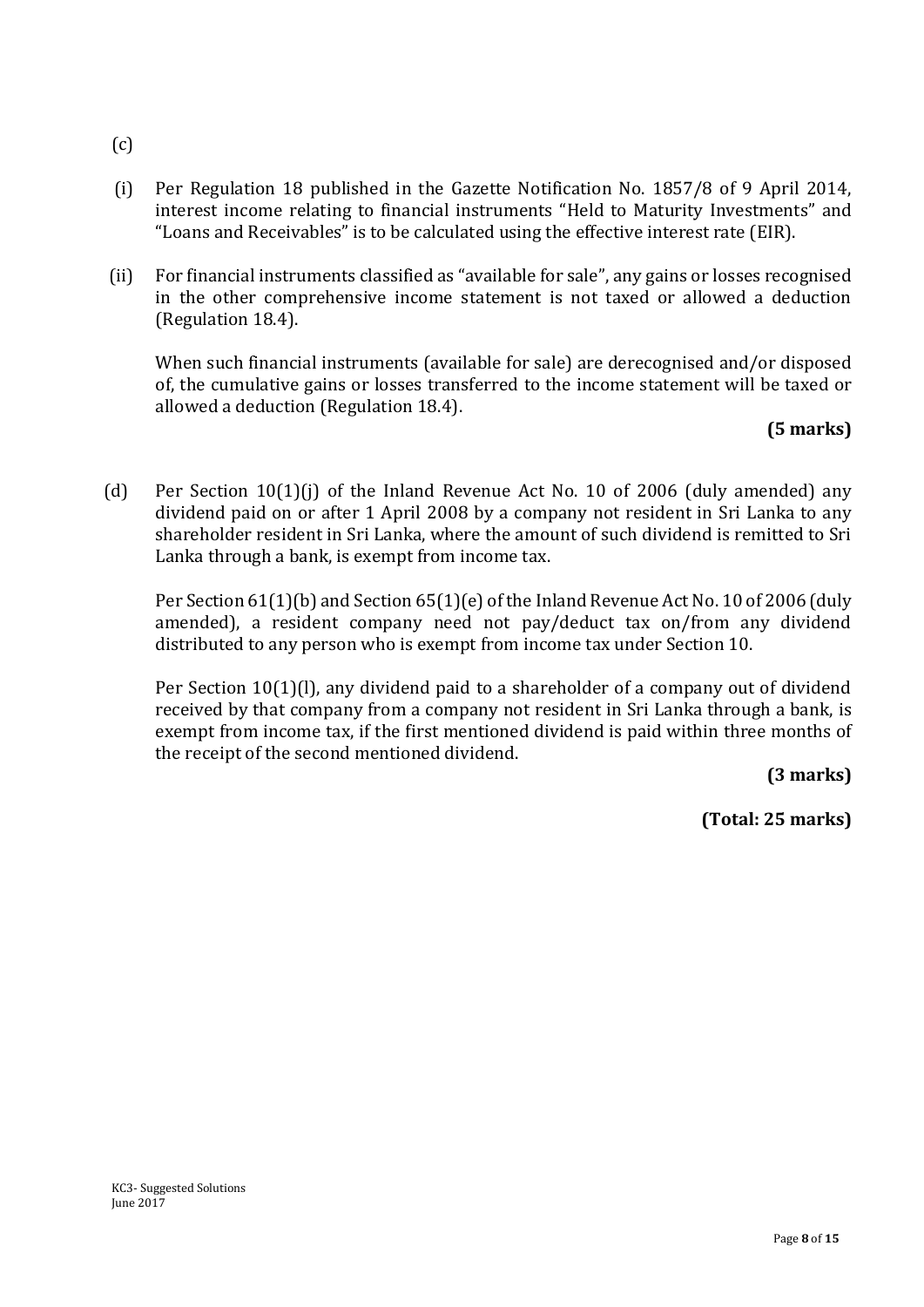#### **Answer 03**

# **Relevant Learning Outcome/s:** 1.1 Comprehensive income tax computations 1.2 Impact of Taxation on business and finance decisions 3.2 Case law 3.3 Application of statutory provisions and case law 5.1 Fiscal incentives and limitation

5.4 Providing tax advise

(a)

#### **Somachandra and Sons (Pvt) Limited TIN No. 000000000 Year of assessment 2016/17**

# **Computation of income tax payable (based on statutory accounts for the year ended 31 March 2017)**

|                                               | <b>Notes</b>   | <b>Rs. '000</b> | <b>Rs. '000</b>      | <b>Rs. '000</b> |
|-----------------------------------------------|----------------|-----------------|----------------------|-----------------|
|                                               |                | <b>Total</b>    | <b>Manufacturing</b> | F&L             |
| Profit before taxation                        |                | 103,902         | 99,390               | 4,512           |
| Add:                                          |                |                 |                      |                 |
| Depreciation                                  |                | 68,102          | 67,930               | 172             |
| Recovery of bad debts written off             |                |                 |                      |                 |
| in previous years                             |                |                 |                      |                 |
| Tax gain on disposal of fixed assets          | $\overline{2}$ | 3,500           | 3,500                |                 |
| <b>Entertainment expenses</b>                 |                | 10,000          | 10,000               |                 |
| Market research expenditure*                  |                |                 |                      |                 |
| Business promotion (25% of Rs.                |                |                 |                      |                 |
| 20,000)                                       |                | 5,000           | 5,000                |                 |
| Advertising expenses $(120 + (25%)$           |                |                 |                      |                 |
| of Rs. 12,000 - 120))                         |                | 3,090           | 3,090                |                 |
| CSR project                                   |                | 5,000           | 5,000                |                 |
| Amortisation of the secret formula            |                | 6,833           | 6,833                |                 |
| Legal expenses                                |                | 150             | 150                  |                 |
| Loss of cash**                                |                |                 |                      |                 |
| Rent (CEO's apartment)                        | 3              | 1,125           | 1,125                |                 |
| Collective impairment $\rightarrow$ 2% of the |                |                 |                      |                 |
| trade receivables                             |                | 6,131           | 6,131                |                 |
| Individual impairment                         |                |                 |                      |                 |
| Provision for gratuity                        |                | 24,624          | 24,124               | 500             |
| Training                                      |                |                 |                      |                 |
| PAYE tax paid                                 |                | 5,000           | 5,000                |                 |
| Foreign travelling                            | $\overline{4}$ | 3,400           | 3,400                |                 |
|                                               |                | 141,955         | 141,283              | 672             |
| Less:                                         |                |                 |                      |                 |
| Depreciation allowance                        | $\mathbf{1}$   | 55,900          | 55,000               | 900             |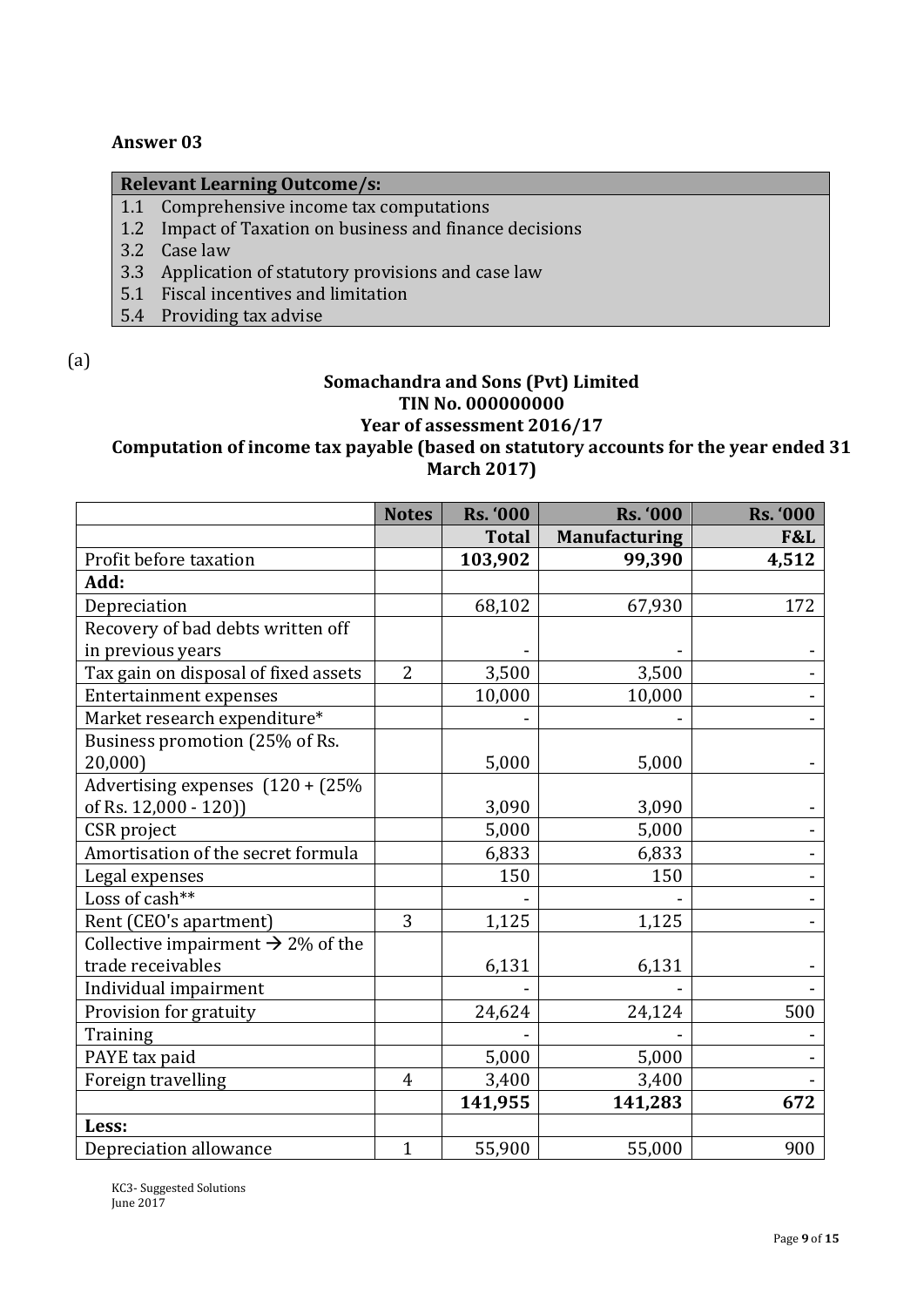| Gain from sale of fixed assets      |   |          |         |       |
|-------------------------------------|---|----------|---------|-------|
| (accounting)                        |   | 4,500    | 4,500   |       |
| Net dividend income                 |   | 2,650    | 2,650   |       |
| Intangible asset (the secret        |   |          |         |       |
| formula) $25(1)(b)(ii)$             |   | 1,000    | 1,000   |       |
| Interest income received from       |   |          |         |       |
| listed corporate debt securities    |   |          |         |       |
| issued prior to                     |   |          |         |       |
| 1 April 2011                        |   | 9,687    | 9,687   |       |
| Interest income from government     |   |          |         |       |
| securities                          |   | 3,600    | 3,600   |       |
| Net interest income from fixed      |   |          |         |       |
| deposits                            |   | 1,800    | 1,800   |       |
| Gratuity paid                       |   | 3,000    | 3,000   |       |
|                                     |   | 82,137   | 81,237  | 900   |
| Profit from trade or business (as   |   |          |         |       |
| adjusted for tax purposes)          |   | 163,720  | 159,436 | 4,284 |
| <b>Summary of sources of income</b> |   |          |         |       |
| Profit from trade or business       |   |          |         |       |
| (adjusted for tax purpose)          |   | 163,720  | 159,436 | 4,284 |
| Interest income                     | 5 | 6,000    |         |       |
|                                     |   |          |         |       |
| <b>Total statutory</b>              |   |          |         |       |
| income/assessable income            |   | 169,720  |         |       |
| <b>Deduction from assessable</b>    |   |          |         |       |
| income                              |   |          |         |       |
| Donation - community project        |   | (5,000)  |         |       |
| <b>Taxable income</b>               |   | 164,720  |         |       |
| Tax payable at 28%                  |   | 46,122   |         |       |
| 10% relief given to local           |   |          |         |       |
| manufacturers who are in the        |   |          |         |       |
| business since 1970 (Section 59K)   |   | (4, 464) |         |       |
| Income tax payable                  |   | 41,657   |         |       |
|                                     |   |          |         |       |
| Dividend tax payable on the final   |   |          |         |       |
| dividend                            |   |          |         |       |
| Dividend distributed                |   | 33,593   |         |       |
| Less: Net dividend received         |   | (2,650)  |         |       |
| Dividend subject to dividend tax    |   | 30,943   |         |       |
| 10% dividend tax                    |   | 3,094    |         |       |

# **(25 marks)**

- \* Market research should be allowed. The Inland revenue act does not disallow it specifically, though not given a triple deduction. Although it relates to the instant noodles production that has not yet commenced, it is an expenditure incurred in the production of income.
- \*\* Loss of cash this could be argued. Should be allowed.

KC3- Suggested Solutions June 2017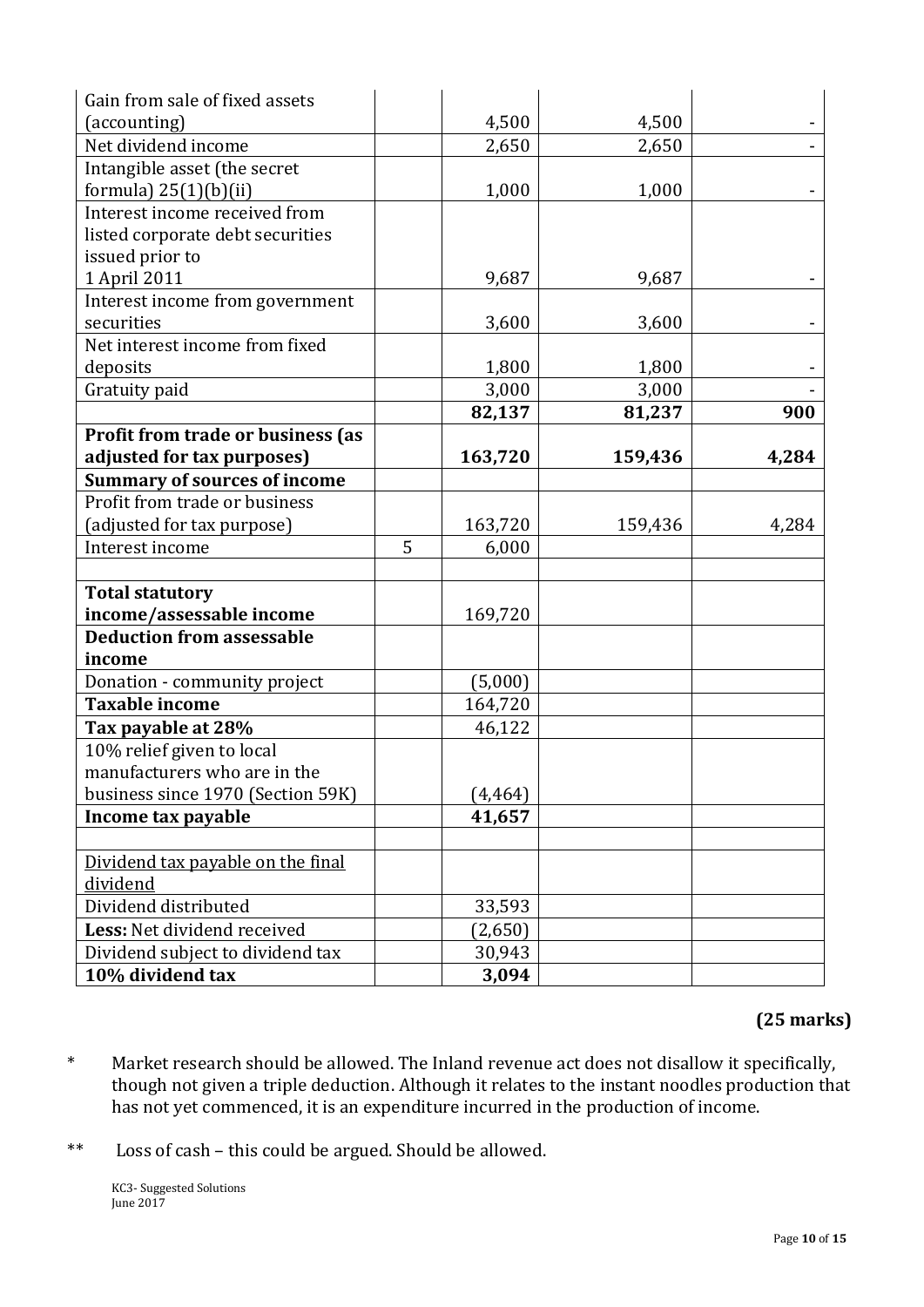#### **Somachandra and Sons (Pvt) Limited Notes to the Tax computation**

| Note 1 - Depreciation Allowance 2016/17                                          |        | Rs '000 |         |  |
|----------------------------------------------------------------------------------|--------|---------|---------|--|
| Depreciation Allowance 2015/16                                                   |        |         | 50,000  |  |
| Add: Depreciation Allowance on additions                                         |        |         |         |  |
| during the year                                                                  |        |         |         |  |
| Land                                                                             | 31,306 | $0\%$   |         |  |
| Furniture                                                                        | 2,000  | 20%     | 400     |  |
| Motor Vehicles (Lorries to transport goods)                                      | 20,000 | 20%     | 4,000   |  |
| Computer hardware                                                                | 10,000 | 25%     | 2,500   |  |
| Assets which were not fully depreciated during the Y/A 2015/16 of Rs. 50,000     |        |         |         |  |
| includes tax depreciation on machine disposed during the year Rs. 1,000 (capital |        |         |         |  |
| allowance cost can be claimed on the year of disposal)                           |        |         |         |  |
| Machinery purchased in 2009/10                                                   | 8,000  | 12.5%   | (1,000) |  |
| Depreciation Allowance 2016/17                                                   |        |         | 55,900  |  |

| Note 2 - Tax gain on Disposal of Fixed Assets |         |
|-----------------------------------------------|---------|
| Cost of the machinery purchased in 2009/10    | 8,000   |
| Tax depreciation claimed @ 12.5%              | (7,000) |
| Tax written down value                        | 1,000   |
| Sales proceed                                 | 4,500   |
| Tax gain on Disposal of Fixed Assets          | 3,500   |

| Note 3 - Rent (CEO's apartment)                |       |
|------------------------------------------------|-------|
| Rent paid to the Land Lord                     | 1,680 |
| Rental value                                   | 240   |
| Higher of the two                              | 1,680 |
| The employment income is more than Rs 180,000. |       |
| Benefit is restricted to Rs 180,000            | (180) |
| Amount from which 75% is disallowed            | 1,500 |
|                                                | 1,125 |

| <b>Note 4 - Foreign Travelling</b>                   |        |
|------------------------------------------------------|--------|
| Overseas travelling and accommodation                | 5,000  |
| Profit adjusted for tax purpose of the previous year | 80,000 |
| 2\% of above $-26(1)(c)(B)$                          | 1,600  |
| Amount allowed                                       | 1,600  |
| <b>Balance disallowed</b>                            | 3,400  |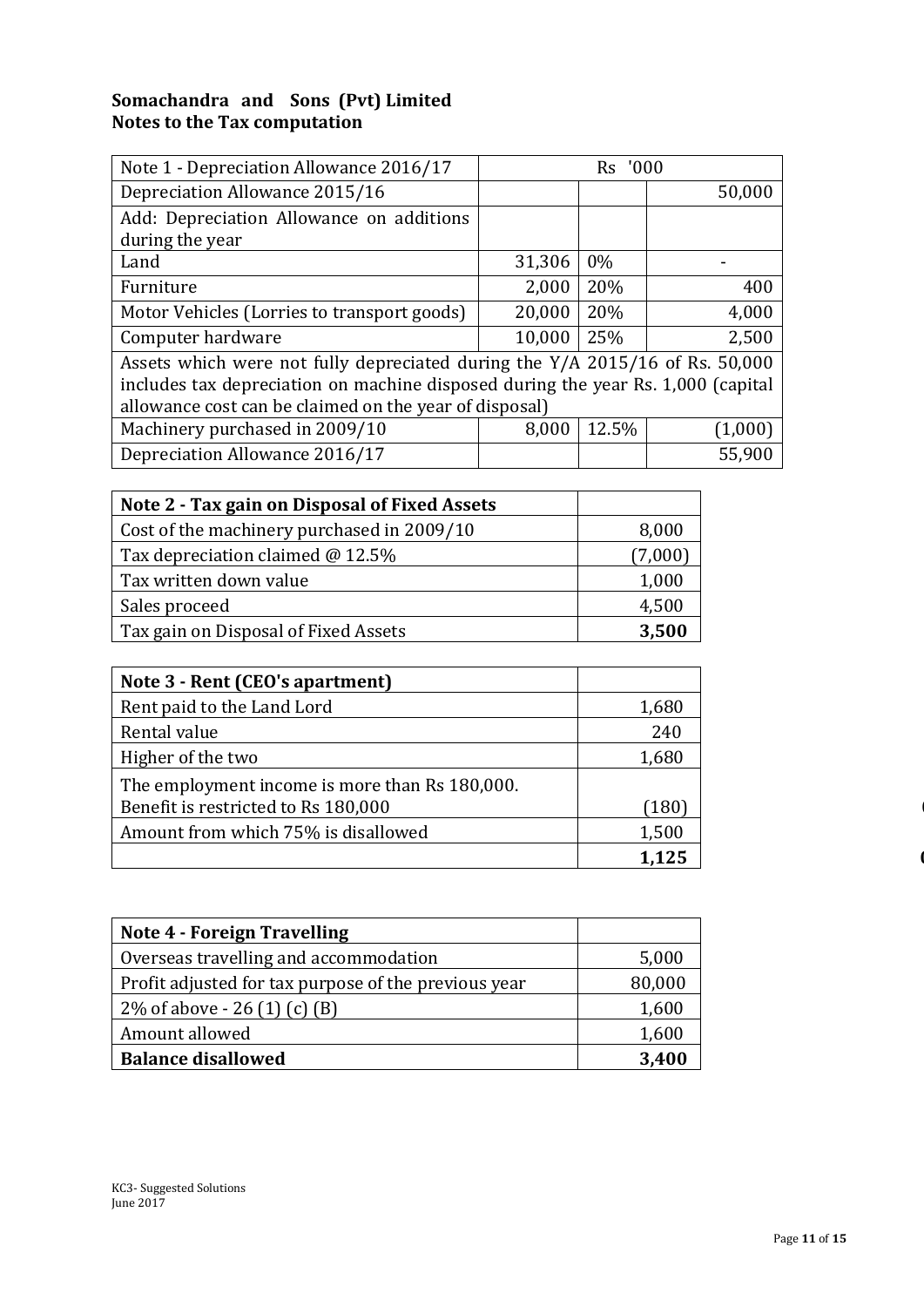| Note 5 - Interest Income                                                                  |                          |
|-------------------------------------------------------------------------------------------|--------------------------|
| Interest income received from listed corporate debt<br>securities issued after 01.01.2013 | $\overline{\phantom{0}}$ |
| Interest income from Government securities                                                | 4,000                    |
| Net Interest income from fixed deposits                                                   | 2,000                    |
|                                                                                           | 6,000                    |

- (b) In terms of Section 8(1)(o) of the Inland Revenue Act, any sum that does not exceed two million rupees, paid to any employee by the employer, being a sum paid as compensation for loss of any office or employment consequent to:
	- (i) the voluntary retirement by such employee in accordance with a scheme which in the opinion of the Commissioner General is uniformly applicable to all employees employed by such employer; or
	- (ii) the retrenchment of such employee by such employer in accordance with a scheme approved by the Commissioner of Labour

is exempt from income tax.

Any amount above Rs. 2 million will be liable to tax at the following concessionary rates of income tax along with the other terminal benefits received, if any.

| $\bullet$ | If the period of service is less than 20 years: |     |
|-----------|-------------------------------------------------|-----|
|           | First 2 million                                 | Nil |
|           | Next 1 million                                  | 5%  |
|           | <b>Balance</b>                                  | 10% |

If the period of service is equal to or more than 20 years:

| First 5 million | Nil |
|-----------------|-----|
| Next 1 million  | 5%  |
| <b>Balance</b>  | 10% |

Compensation for loss of office or employment paid under a scheme which in the opinion of the Commissioner General is not uniformly applicable to all the employees, will be liable to income tax at the normal income tax rates applicable to individuals, subject to a maximum rate of 16%.

Per the proposed voluntary retirement scheme (VRS), three years' salary would be paid to executive officers, whereas other employees would receive only two years' salary. This VRS will not be approved by the Commissioner General of Inland Revenue as there is no uniformity. Therefore VRS has to be planned in a uniform manner to all the employees in order to minimise the tax exposure to all of them.

The company has decided to bear the income tax liability of all the employees under the VRS to relieve them from tax. In the above situation, such tax payable by the company will not be allowed for tax purposes according to Inland Revenue Act.

**(7 marks)**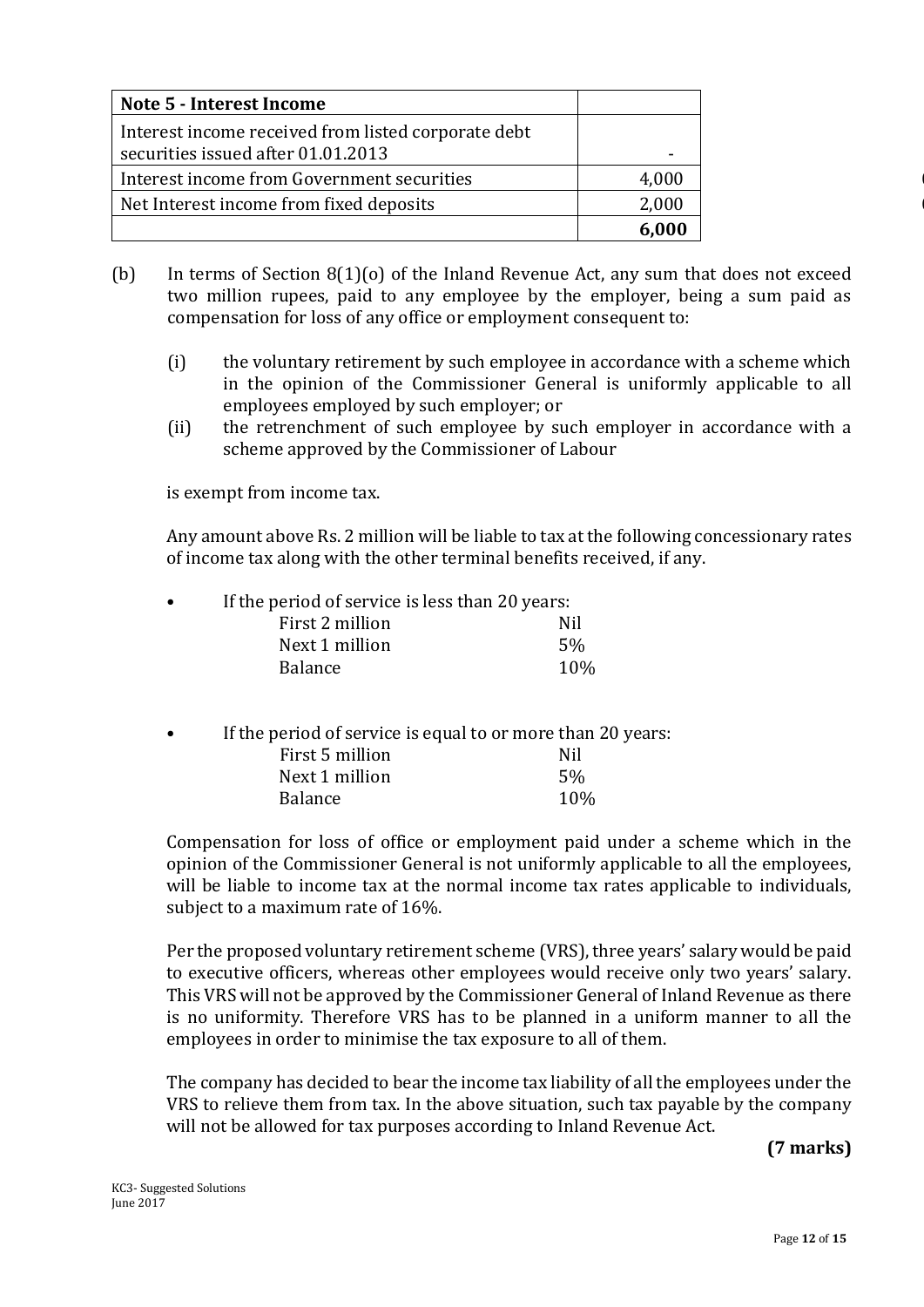(c) In terms of Section 25 of the Inland Revenue Act, for the purpose of ascertaining the profits or income of any person from any source, all outgoings and expenses incurred by such person in the production of such profit and income (except for what is specifically disallowed under Section 26), is deductible.

According to the case of "Hayley and Co Ltd Vs the Commissioner of Inland Revenue"**,** it was held that a cash loss incurred is allowed to be deducted for income tax on the following grounds:

- What is allowable for income tax is not only an expense; even outgoings are also allowable.
- Outgoings should be incurred for the production of income.
- The loss represents working capital and not fixed capital and therefore not a capital expenditure.

Therefore, the cash loss of Rs. 25,524 should be allowed as a deduction, as an involuntary outgoing incurred for the production of income.

# **(6 marks)**

# $(d)(i)$

In terms of Section 16B of the Inland Revenue Act, the profits and income within the meaning of paragraph (a) of Section 3, other than any profits and income from the disposal of any capital asset, of any person or partnership from any undertaking for producing of agricultural seeds or planting materials, or primary processing of such seeds or materials, shall be exempted from income tax for each year of assessment within the period of five years, commencing on 1 April 2011.

In this section "primary processing" means cleaning, sizing, sorting, grading, chilling, dehydrating, cutting, canning or packaging for the purpose of preparation of such produce for the market.

The company purchases coffee seeds from farmers to produce the S&S brand coffee and does not own any estates to grow coffee. Also once the coffee is produced, the seeds cannot be identified. Primary processing means even after processing, the earlier product could be identified as it is. For the above reasons, the company cannot claim the exemption under Section 16B.

If the company has used the seeds cultivated by the company itself, it could have claimed an exemption up to the point of taking to the factory in terms of Subsection (3) of Section 16B, which is reproduced below

"In relation to an undertaking which consists of producing agricultural seeds or planting materials and utilising such seeds or materials in agriculture or horticulture, such produce shall be deemed to have been sold for such purpose at the open market price prevailing at the time of such deemed sale, and the exemption granted under Subsection (1) shall be applicable to that undertaking, on the profits and income computed on the basis of such deemed sale"

**(7 marks)**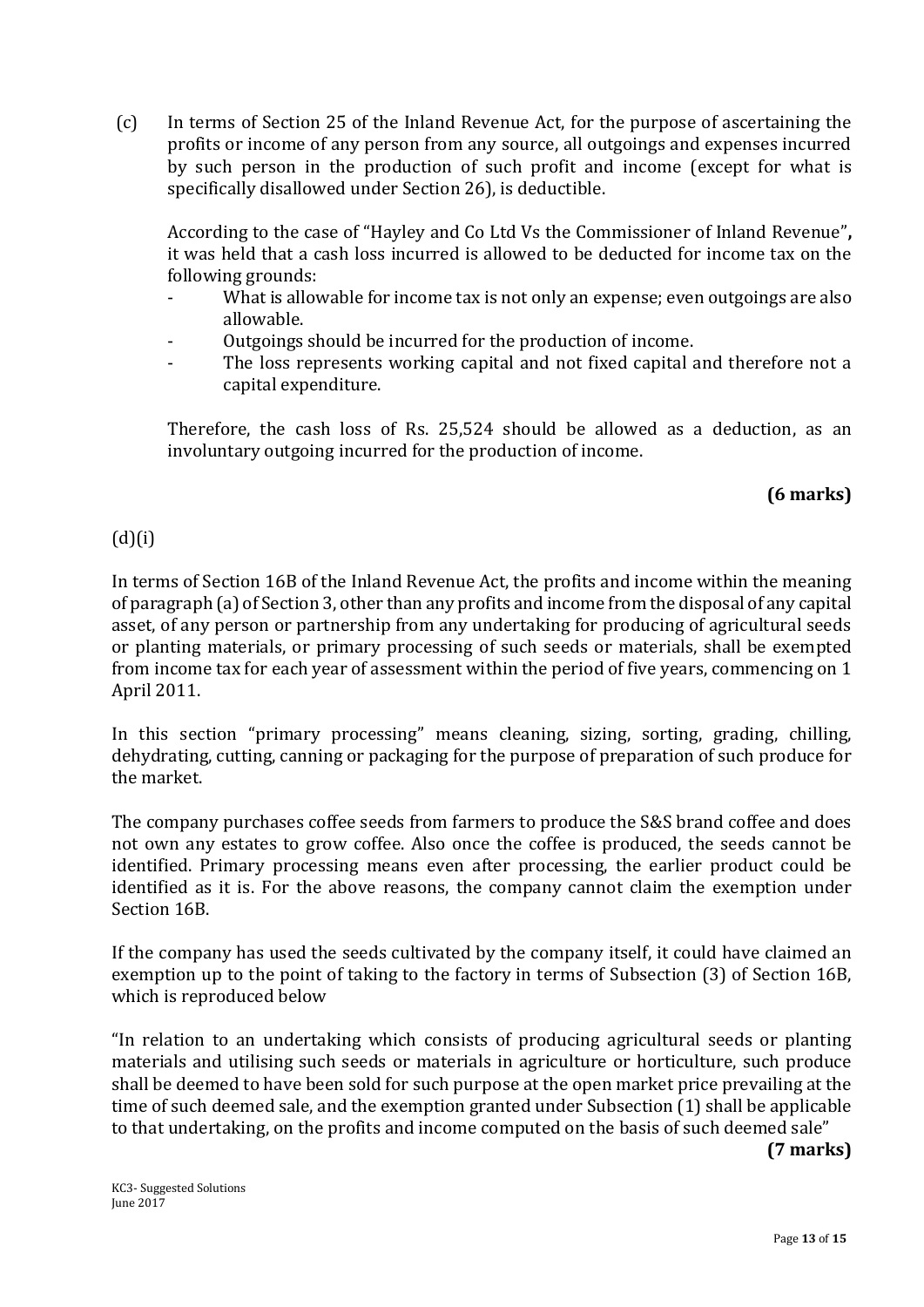# $(d)(ii)$

Per Section 34(2)(s) of the Inland Revenue Act a qualifying payment means "an investment of not less than fifty million rupees in the acquisition of fixed assets made by any person on or after 1 April 2011 but before 1 April 2014 in the expansion of any undertaking which would have been qualified for exemption under Section 16C or Section 17A had such undertaking commenced to carry on business on or after 1 April 2011:

provided however, where such investment is made in any high tech plant, machinery or equipment which is acquired for energy efficiency purposes or for technology upgrading purposes or introducing any new technology or for power generation using renewable energy resources in the expansion of such undertaking on or after 1 April 1 2011, but prior to 1 April 2015, such investment shall comprise a qualifying payment .

Accordingly, a qualifying payment can be claimed under Section 34(2)(s) when the following conditions are met.

- 1. The undertaking shall make an investment of not less than fifty million rupees in fixed assets after 1 April 2011 but before 1 April 2015  $\rightarrow$  "Investment criteria"
- 2. The investment shall be in the expansion of such undertaking  $\rightarrow$  "Expansion criteria"
- 3. Undertaking would have been qualified for exemption under Section 16C or 17A had such undertaking commenced to carry on business on or after 1 April 1 2011.

A mere investment on fixed assets would not be considered as a qualifying payment unless there is an expansion of that undertaking (by way of increased turnover, employment etc.). In this case the company replaced the machinery in the production line that were fully damaged due to a fire that occurred inside the factory with similar type of machinery. Also, out of the Rs. 62 million, Rs. 40 million was received by way of an insurance claim. Accordingly, no expansion has taken place and the minimum investment has not been made though the last condition is met. Hence the company is not entitled to claim the qualifying payment under Section 34 (2)(s.

# **(5 marks)**

**(Total: 50 marks)**